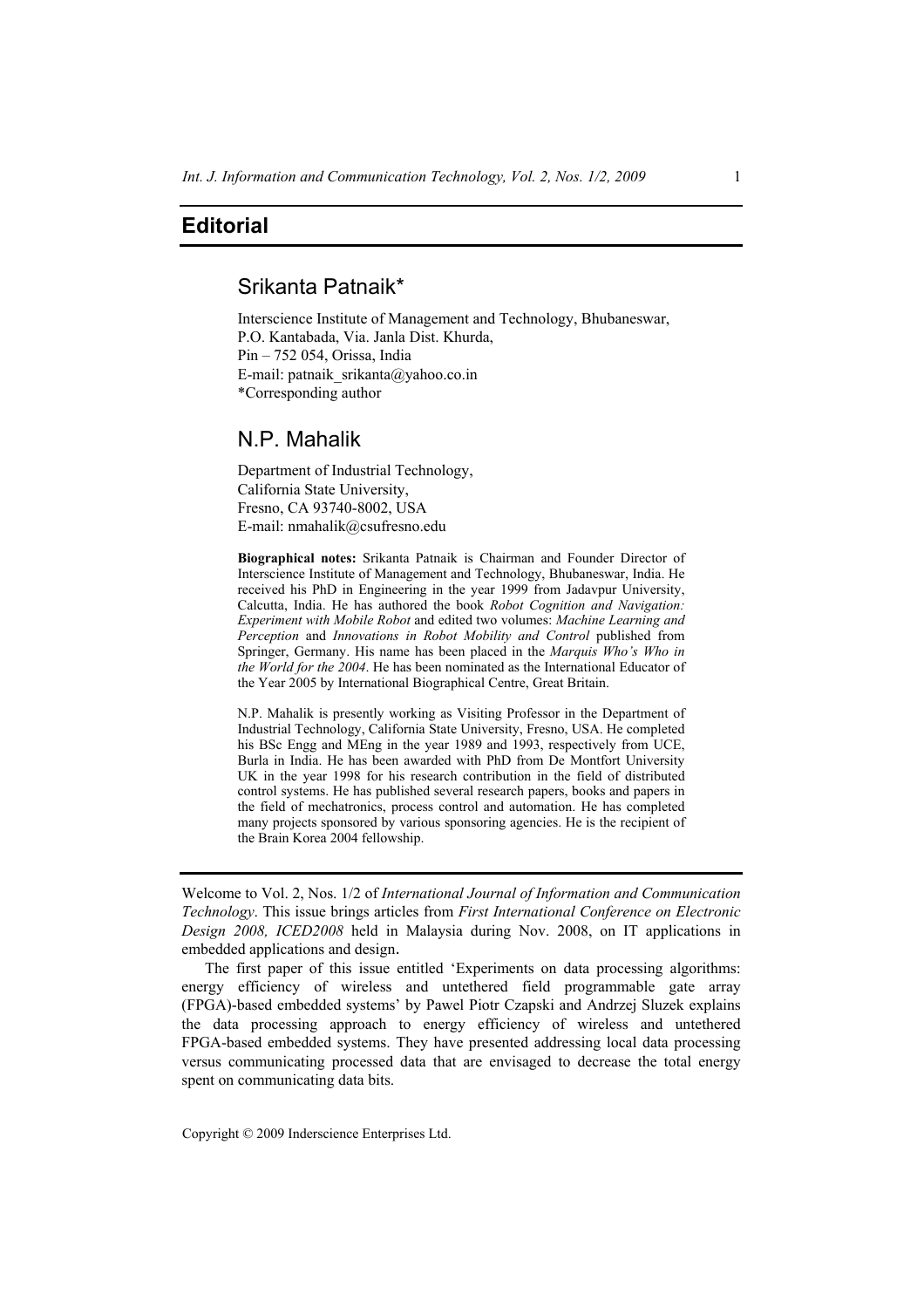### 2 *S. Patnaik and N.P. Mahalik*

The second paper 'Design of resolution adaptive TIQ flash ADC using AMS 0.35μm technology' by G. Rajashekar and M.S. Bhat presents a resolution adaptive flash A/D converter design and its performance. Their proposed model is a true variable resolution ADC, operating at 3-bit, 4-bit, 5-bit and 6-bit precision depending on control inputs.

The third paper 'A novel economical duty cycle division multiplexing with electrical multiplexer and demultiplexer for optical communication systems' by G.A. Mahdiraji et al. explains a duty cycle division multiplexing (DCDM) as an alternative multiplexing technique. In their paper, they have examined three channels each operating at 10 Gb/s over a single optical carrier.

The fourth paper entitled 'Lossy compression and curvelet thresholding for image denoising' by G. Jagadeeswar Reddy et al. explains a new system of multiscale transform, namely, the curvelets, which possess directional features and provides optimally sparse representation of objects with edges. In this paper an algorithm for image denoising based on lossy compression and curvelet thresholding (LCCT) is proposed.

The fifth paper entitled 'Run-time management of custom instructions on a partially reconfigurable architecture' by Siew-Kei Lam et al. explains a scheme for managing the run-time reconfiguration of custom instructions on a partially reconfigurable architecture that incorporates multi-bit logic blocks.

The sixth paper entitled 'A tightly coupled finite field arithmetic hardware in an FPGA-based embedded processor core for elliptic curve cryptography' by Mohamed Khalil-Hani et al. explains the implementation of a tightly-coupled hardware architectural enhancement to the Altera FPGA-based Nios II embedded processor. Their experimental results showed that for the point multiplication operation, which is the core operation in an ECC computation, the implementation with custom instructions and tightly-coupled hardware is about 50% faster than the co-processor based hardware.

The seventh paper 'The effects of compiler optimisations on embedded system power consumption' by Shuhaizar Daud et al. explains that the effects of compiler optimisations on embedded systems energy usage and power consumption in real time situations. They have also highlighted the importance of running efficient binary codes in realising a more power efficient, and better performing embedded system.

The eighth paper entitled 'Accelerating the AES encryption function in OpenSSL for embedded systems' by Vishnu P. Nambiar et al. explains the implementation of a cryptographic (crypto) embedded system, deploying an Altera Nios II embedded processor working with an AES encryption hardware accelerator. Their experimental results showed that hardware acceleration can improve significantly the performance of OpenSSL crypto functions, and hence, of the SSL connection as well.

The next paper entitled 'A low power CMOS voltage reference circuit with subthreshold MOSFETs' by S. Ramasamy et al. explains a novel approach for the design of low power CMOS bandgap reference circuit. Their technique has been validated using both NMOS and PMOS diode connected subthreshold MOSFETs for generating voltages with negative temperature coefficient.

The tenth paper 'SystemC-based HW/SW co-simulation platform for system-on-chip (SoC) design space exploration' by Yuan Wen Hau and Mohamed Khalil-Hani explains the SystemC modelling of the hardware and the software parts of the system, and the inter-process communication module of the co-simulation platform.

The next paper by Joo-Yul Park et al. entitled 'A novel SoC platform based multi-IP verification and performance measurement' explains a novel SoC platform based